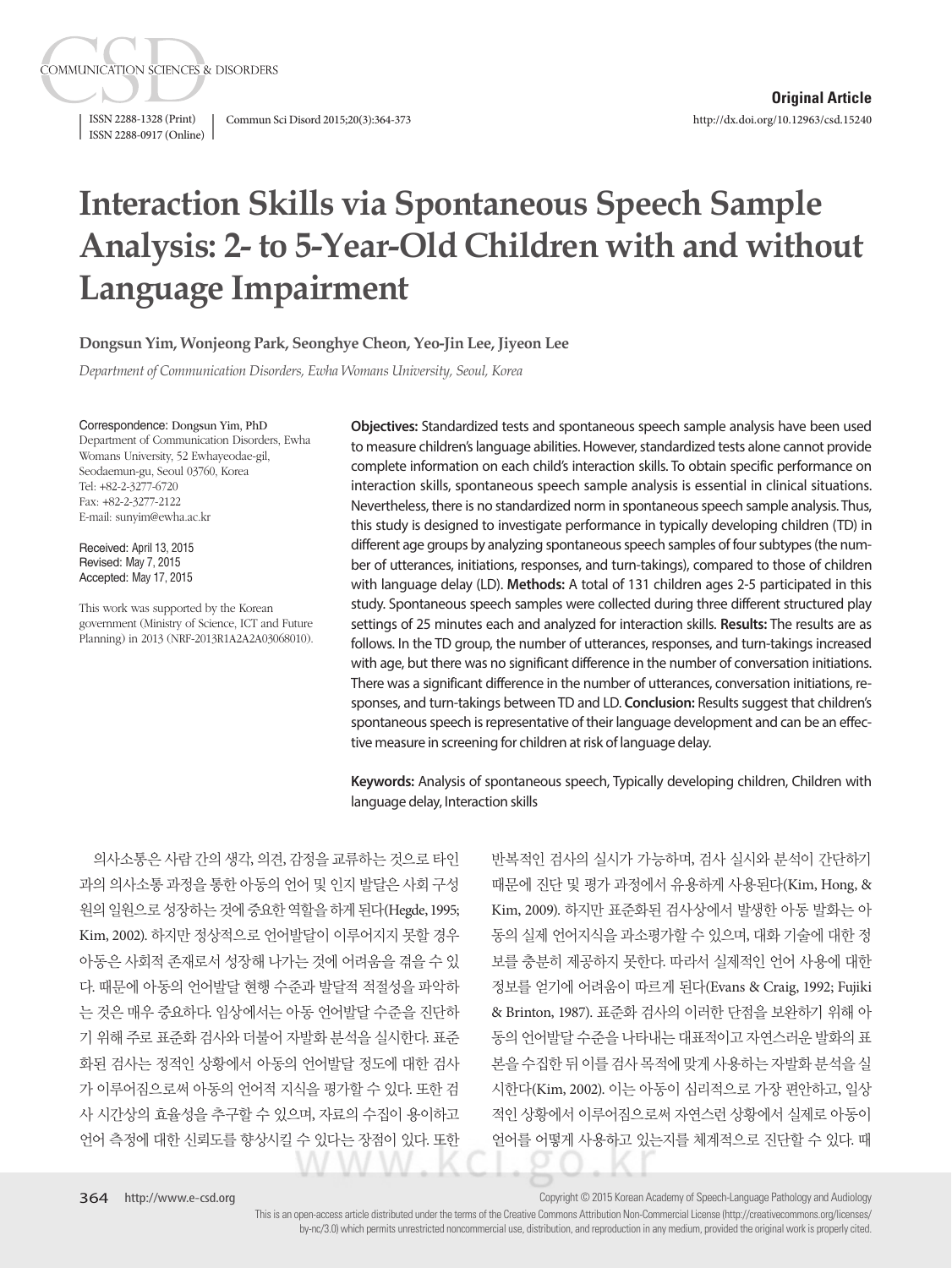문에 임상에서 자발화 평가는 아동 언어발달의 현행 수준 및 강점과 약점을 나타내 주는 평가 도구로써 역할을 한다(Price, Hendricks, & Cook, 2010). 이러한 측면은 구조화되지 않은 상황에서 나타나 는 아동의 자연스러운 발화가 일반 아동과 단순언어장애 아동을 구분해 주는 것에 도움을 줄 수 있다는 기존 연구를 통해 밝혀져 왔다(Fey, 1986; Miller & Chapman, 1981). 특히 자발화 평가는 표 현 언어의 진단에 중요하며(Lee & Kim, 1999), 발화의 양적 분석뿐 아니라 질적 분석도 가능하다는 장점이 있다(Miller, 1991). 이렇게 도출된 자발화 분석 결과는 아동의 언어발달 수준의 진단은 물론 (Dunn, Flax, Sliwinski, & Aram, 1996), 중재 계획에 반영됨으로써 개별 아동에 적절한 목표를 수립하는 것에도 도움을 줄 수 있다 (Blau, 1984).

아동의 자발화 샘플을 얻게 되면 연구자 및 임상가는 자신의 목 적에 따라 크게 의미, 구문 화용론적 측면의 분석을 실시하게 된다 (Kim, 2002). 먼저 의미론적 측면에서의 표현어휘발달 및 어휘다양 도 수준을 평가할 수 있다. 또한 구문론적인 측면에서는 형태소와 낱말의 평균발화길이(mean length of utterance, MLU) 및 문법형 태소의 다양성과 적절성을 질적으로 분석할 수 있다(Brown, 1973).

자발화 평가를 통해 어휘 및 구문적 측면과 같은 양적 분석이 주 로 실시되지만 질적 측면에 관한 분석도 가능케 한다. 구조화된 검 사를 통해서는 아동의 실제 언어 능력을 과소평가하기 쉬우며 표 준화 검사만으로는 평가가 어려운 측면이 있다. 표준화 검사만으로 평가가 어려운 아동 언어적 측면에 관한 정보를 얻기 위해서는 자 발화 분석을 통하여 이루어지는 것이 적절하다. 아동의 화용 능력 을 알아보기 위해 자발화 분석을 통하여 의사소통 의도 분석을 실 시할 경우 요구하기, 반응하기, 객관적 언급 등에 관한 정보를 얻을 수 있다. 이밖에도 대화 주제에 대한 개시, 반응 및 대화차례 주고받 기의 빈도와 적절성, 대화 개시와 주제 유지와 같은 담화관리 능력 및 상호작용 기술 등을 분석할 수 있다(Dore, 1978; Heo & Lee, 2012; Hong & Kim, 2001).

이러한 각각의 자발화 분석 항목은 아동의 언어 발달 수준을 반 영하기 때문에 연령에 따라 언어 평가 지표상의 각종 수치에서 발 달하는 양상을 보인다. 연령이 증가함에 따라 발화의 양은 증가하 며(Lee, 2010), 평균발화길이 또한 길어지는 경향을 보인다(Jung & Yoon, 2013; Kim, 1997; Klee & Fitzgerald, 1985; Miller & Chapman, 1981). 또한 자발화상에 나타나는 연결어미 형태에서도 발달하는 양상을 보이며(Jung, 2013). 요구하기, 반응하기, 언급하기, 진술하 기 등의 의사소통 의도 표현에서도 발달곡선을 그리는 것으로 보 고된다(Hong & Kim, 2001). 그뿐만 아니라 아동이 대화차례 주고 받기를 습득하고 언어 및 인지 능력이 발달하면서 주제운용 능력

또한 함께 발달해 나가는 것으로 알려졌다(Brinton & Fujiki, 1984; Pence & Justice, 2008). 이와 같은 화용 언어 및 상호작용 기술 등의 발달은 의사소통의 주목적인 사회적 존재로서 적절하게 기능하는 것에 영향을 줄 수 있으므로(Conti-Ramsden & Botting, 2004) 언 어 평가에 있어 가과할 수 없는 측면이라 할 수 있다.

언어발달지체 아동의 경우 또래 일반 아동에 비해 언어발달의 양적·질적 지표에서 낮은 경향성을 나타낸다. 언어발달지체 아동 에게서 가장 두드러지게 드러나는 특성은 낮은 어휘력이다. 이들은 특히 또래에 비해 낮은 표현어휘력을 가지고 있으며(Grinstead et al., 2013; Hewitt, Hammer, Yont, & Tomblin, 2005; Klee, Stokes, Wong, Fletcher, & Gavin, 2004; Paul, Hernandez, Taylor, & Johnson, 1996; Rice et al., 2010), 어휘의 다양성도 부족한 것으로 나타 났다(Klee, 1992; Lee & Kim, 1999; Redmond, 2004). 대화 상황에 서 낮은 구어적 반응성을 보이는 등(Bishop, Chan, Adams, Hartley, & Weir, 2000) 전반적인 양적 수치에서 낮은 수행력을 가진 것 으로 알려져 있다. 또한, 언어발달지체 아동은 화용적 측면에서도 정상 언어발달 아동과 다른 패턴을 보인다. 언어발달지체 아동은 일반 아동에 비해 전체적인 의사소통 빈도와 의사소통 기능이 낮 게 나타났다(Cho & Lee, 2010). 언어발달지체 아동은 대화 상대와 의 발화를 주고받는 대화차례 주고받기, 대화를 시작하고 이를 유 지해 나가는 주제 운용 능력과 같은 상호작용 기술 측면에서도 어 려움을 나타낸다. 때문에 성인과의 상호작용을 시작하거나 지속하 는 기술(Liiva & Cleave, 2005), 그리고 대화 과정에 적합한 반응을 산출하는 것에서도 어려움을 나타낸다(Fey, 1986; Rescorla, Bascome, Lampard, & Feeny, 2001).

그러나 자발화 분석의 활용가능성에 대해 이와 다른 주장을 펴 기도 한다. 선행 연구에서는 상호작용 기술 측면에서 일반 아동과 언어발달장애 아동의 대답하기 횟수 평균에 차이가 유의하지 않았 음을 주장하였다(Limber, 1976). 또한 Lee와 Lee (2013)는 18-36개 월 사이의 표언어발달지체 아동의 대화차례 주고받기 특성을 생활 연령과 언어연령을 일치시킨 일반 영유아와 각각 비교하였다. 연구 결과, 표현언어발달지체 집단은 대화차례 빈도 및 비율에서 두 일반 영유아 집단과 유의한 차이를 보이지 않았다. 그러나 이들의 연구 는 구어는 물론 비구어 행동을 모두 측정하였기 때문이며, 구어 결 과만을 보았을 때에는 표현언어발달지체 영유아가 생활연령 일치 집단에 비해 적은 대화차례 빈도를 보였다. 대화차례 개시에서는 집 단 간에 유의한 차이가 없었으나 구어를 사용한 대화차례 유지에 서는 생활연령 일치 집단에 비해서 유의하게 부족한 수행을 보였다. 앞선 연구 결과로 미루어 볼 때 언어발달지체 아동과 일반 아동, 두 집단에서 나타나는 자발화상의 특성을 보고한 기존의 연구를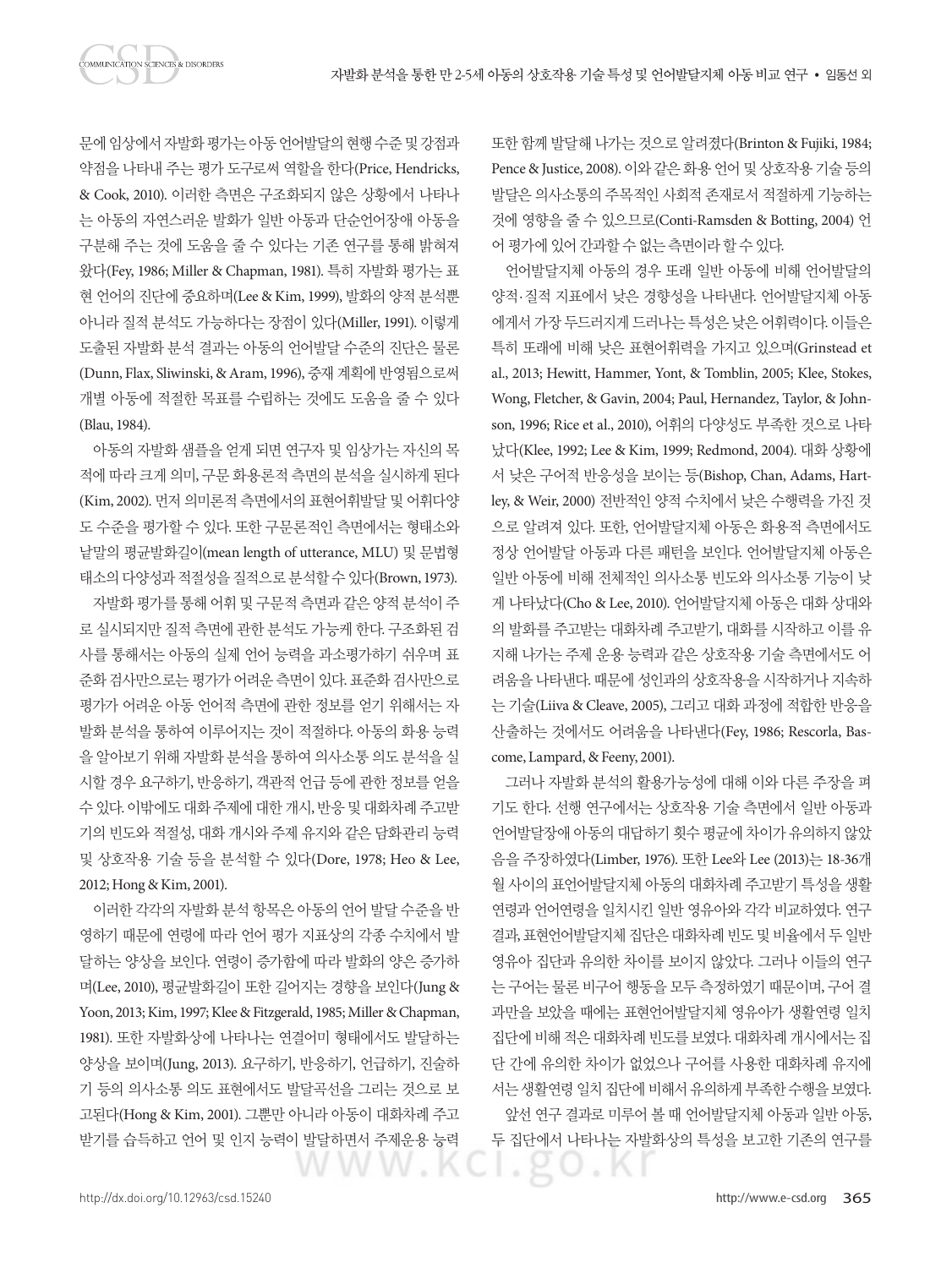

통해 어휘 및 구문적 지연 및 발달적 차이에 대해 분명히 밝혀져 있 으나, 여전히 대화 개시, 유지, 대화차례 주고받기 등의 상호작용 기 술 측면의 능력 차이에 대해서는 상이한 의견을 보이고 있다. 하지 만 상호작용 기술의 지연은 아동의 또래 및 사회적 관계 형성과 학 업 성취 등에 영향을 미치기 때문에(Conti-Ramsden & Botting, 2004; Owens, 2004) 언어발달지체 아동의 중재 과정에 반드시 고 려해야 할 부분이다. 하지만 현재 언어치료 현장에서는 언어발달지 체 아동의 중재에 주로 언어의 의미적, 구문적 측면에 초점을 맞추 고 있으며, 아동의 상호작용 기술을 평가 및 중재하는 것은 규준의 부재, 개념의 불명확성 등을 이유로 간과되는 경향이 있다. 따라서 임상에서 상호작용 기술을 언어발달지체 아동에 중재하기 위한 이 론적 기초가 필요한 상황이다. 하지만 아동의 상호작용 기술 측면 에 대해 이루어진 연구에서 도출된 결과를 해당 집단의 아동에 일 반화시켜 적용하기에는 다소 적은 아동을 대상으로 연구가 이루어 졌다는 제한점이 따른다. 따라서 본 연구에서는 대화차례 주고받 기 및 주제운용 능력을 포괄하는 상호작용 기술, 세부적으로는 발 화 수, 대화차례 개시 횟수, 반응 횟수, 대화차례 주고받기 횟수가 정상 언어발달 아동에서 연령별로 어떤 양상을 나타내는지 알아보 고, 일반 아동 집단과 언어발달지체 집단 간 차이가 나타나는지에 대해 조사하는 것을 목적으로 하였다. 이를 통해 화용적 측면에서 의 아동 언어발달 특성을 살펴보고, 언어발달지체 아동을 선별하 는 방법으로서 자발화 분석 결과 적용 가능성에 대해 모색해 보고 자 한다. 구체적인 연구 문제는 다음과 같다.

1) 일반 아동 집단의 자발화 분석 결과인 발화 수, 대화차례 개시 횟수, 반응 횟수, 대화차례 주고받기 횟수에서 연령에 따른 차이가 나타나는가?

2) 자발화 분석 결과인 발화 수, 대화차례 개시 횟수, 반응 횟수, 대화차례 주고받기 횟수에서 일반 아동 집단과 언어발달지체 아동 집단간차이가나타나는가?

## 연구 방법

## 연구대상

본 연구는 서울 및 수도권, 충청도에 거주하는 생활연령 만 2-5

**Table 1.** Participants' characteristics in TD group

|              | Age2 ( $N = 29$ ) | Age3 ( $N = 30$ ) | Age4 (N = 30) | Age $5(N=30)$ |
|--------------|-------------------|-------------------|---------------|---------------|
| Gender (M:F) | 17:12             | 18:12             | 10:20         | 21.09         |
| Age (mo)     | 28.03 (2.67)      | 42.10 (3.32)      | 54.07 (3.45)  | 66.30 (3.68)  |

Values are presented as number or mean (SD).

TD= children with typical development.

세 남녀 아동 총 131명(정상 집단 남 66명, 여 53명, 언어발달지체 아 동 집단 남 10명, 여 2명)을 대상으로 하였다. 정상발달 아동의 대상 자 선정 기준은 다음과 같다. (1) 생활연령 만 2-5세 남녀 아동, (2) 수용 어휘력 검사 결과 10%ile 이상, (3) 어절에 의한 평균발화길이 (MLU-c) -2 SD 이상, (4) 신체·인지 발달 문제로 인하여 진단받은 적이 없는 아동, (5) 한국어를 구사하는 단일언어 아동이다. 언어발 달지체 아동의 대상자 선정 기준은 (1) 생활연령 만 2-5세 남·녀 아 동, (2) 수용 어휘력 검사 결과 10%ile 미만, (3) 어절에 의한 평균발 화길이(MLU-c) -2 SD 미만, (4) 신체·인지 발달 문제로 인하여 진단 받은 적이 없는 아동, (5) 한국어를 구사하는 단일언어 아동이다. 대 상자 선정 과정에서 심각한 조음상의 문제로 인하여 발화를 전사 하여 분석하기 어려운 경우 전사 및 분석이 어려워 제외되었다. 각 연령별 정상발달 아동에 대한 대상자 정보는 Table 1에 제시되어 있 다. 또한 집단 간 비교를 위한 정상발달 아동과 언어발달지체 아동 집단 각각의 대상자 정보는 Table 2에 제시되어 있다. 집단 간 비교 는 언어발달지체 아동과 월령 단위의 생활연령이 유사하거나 같은 정상발달 아동 각 12명의 데이터를 무작위로 추출하여 정상발달 아동집단을구성한뒤, 두집단을비교하는방식으로이루어졌다.

#### 자료수집 절차

각각의 아동에 대한 자발화 수집은 연구원이 직접 아동의 교육 기관 혹은 가정에 방문하여 진행되었으며 교육기관 혹은 가정 내에 서 소음이 가장 적고, 다른 장난감으로부터 자발화 수집 절차가 방 해받지 않는 환경에서 이루어졌다. 연구원과 아동이 1:1로 빈 교실 에 앉아 놀이를 진행하는 과정을 통해 아동의 자발화가 스마트폰 (Samsung Galaxy Note 2)을 통해서 녹음되었다. 자료수집을 위한 놀이 상황은 총 3가지로 기차놀이, 의사놀이, 소꿉놀이였다. 장난 감의 종류가 아동의 발화 정도에 영향을 주지 않도록 모든 아동은 연구자가 준비한 장난감만을 사용하여 놀이에 참여하였으며 아동 이 3가지 놀이에 모두 참여하지 않는 경우 데이터에서 제외시켰다. 각각의 놀이를 약 10분씩 총 30분가량 녹음함으로써 자발화 수집

#### **Table 2.** Participants' characteristics by subgroup

|                      | TD group $(N = 12)$ | LD group $(N = 12)$ |
|----------------------|---------------------|---------------------|
| Gender (M:F)         | 6:6                 | 10:2                |
| Age (mo)             | 46 (11.53)          | 45.75 (11.34)       |
| Age2                 |                     |                     |
| Age3<br>Age4<br>Age5 |                     |                     |
|                      |                     | 2                   |
|                      |                     |                     |

Values are presented as number or mean (SD).

TD= children with typical development; LD= children with language delay.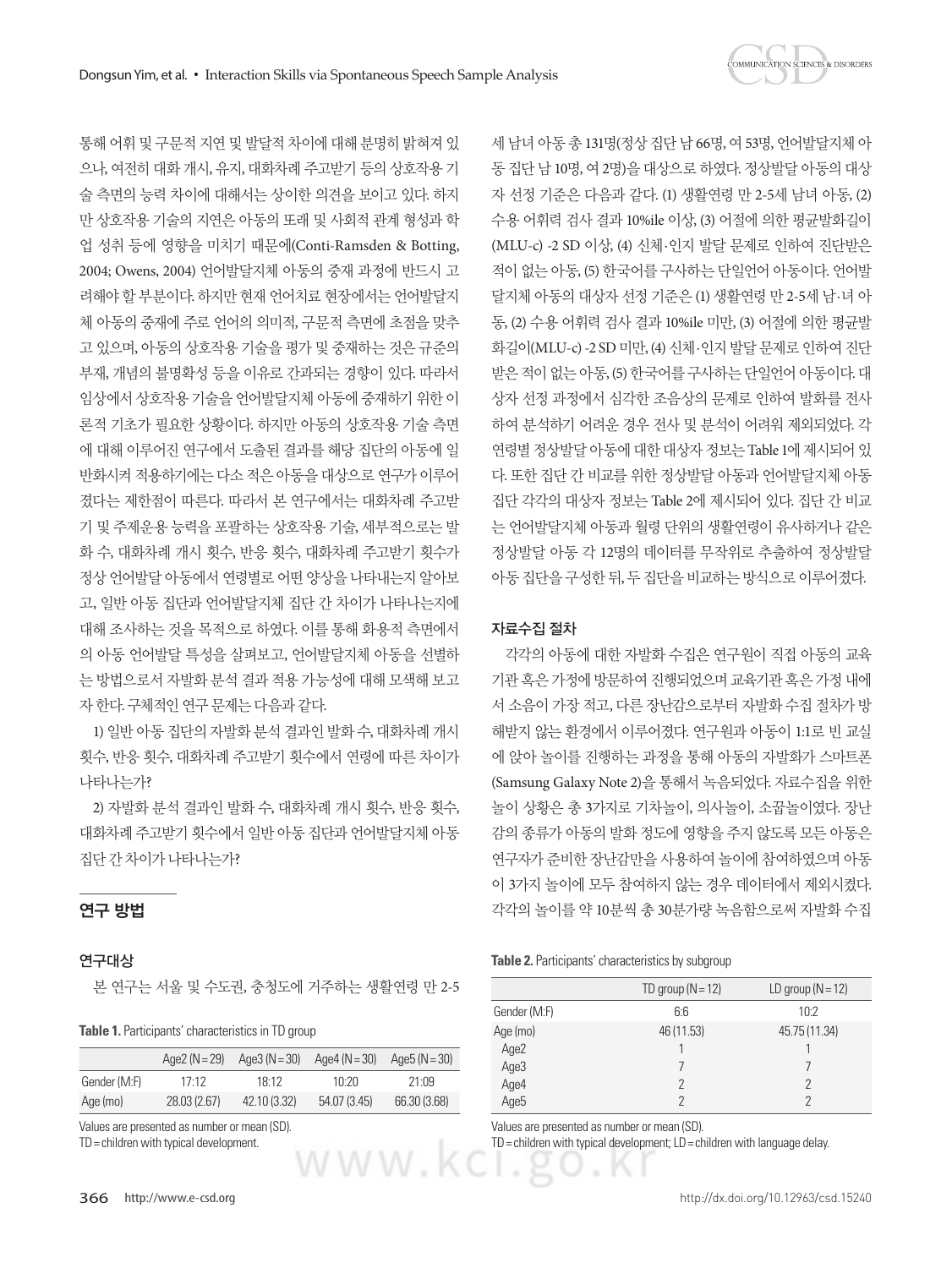**Table 3.** Performance on spontaneous speech sample analysis by conversation partners

|                        | $R1(N=30)$    | $R2 (N = 28)$ | $R3 (N = 18)$ | $R4(N = 15)$                                                                                                            | $RS(N=22)$    | $R6 (N = 26)$                                              | $R7 (N = 33)$                               | $R8 (N = 24)$ |       |
|------------------------|---------------|---------------|---------------|-------------------------------------------------------------------------------------------------------------------------|---------------|------------------------------------------------------------|---------------------------------------------|---------------|-------|
| Number of utterances   |               |               |               | 148.83 (69.07) 170.36 (99.04) 152.33 (75.28) 142.87 (81.40) 115.23 (61.02) 138.04 (84.31) 150.67 (93.31) 146.04 (79.60) |               |                                                            |                                             |               | .862  |
| Number of initiations  | 21.03 (13.56) | 38.14 (29.69) | 28.22 (19.57) | 27.47 (21.59) 26.36 (17.53) 34.27 (28.93) 26.33 (21.62)                                                                 |               |                                                            |                                             | 38.63 (29.73) | 1.900 |
| Number of responses    |               |               |               | 127.80 (63.82) 132.21 (78.03) 124.11 (63.90) 115.47 (63.04)                                                             |               | 88.86 (47.69) 103.77 (62.10) 124.33 (75.68) 107.42 (59.57) |                                             |               | 1.211 |
| Number of turn-takings |               |               |               | 134.30 (62.35) 136.29 (82.61) 126.50 (61.32) 111.87 (60.36)                                                             | 97.09 (48.82) |                                                            | 94.65 (53.53) 122.27 (77.64) 109.17 (55.96) |               | 1.528 |

Values are presented as mean (SD).

R= researcher.

이 이루어졌으며, 이후 분석 과정에서 녹음 파일의 전반부 2분을 제외한뒤총 25분으로편집되었다.

아동의 자발화 수집에 중요한 대화 상대자 요인을 통제하기 위하 여 다음과 같은 절차를 거쳐 연구원 교육이 이루어졌다. 먼저, 세 차 례에 걸쳐 실시된 예비 연구를 통해 아동의 반응을 이끌어 내기에 가장 적절하다고 판단되는 자발화 수집 매뉴얼을 작성하여 이를 숙지하도록 하였으며, 이를 통한 자발화 수집 및 분석 시연을 최소 두 차례에 걸쳐 교육받았다. 이후 수도권에 위치한 모 병설유치원 46명의 아동을 대상으로 하여 진행한 예비 연구를 통하여 선별검 사 및 자발화 수집 과정에 대한 교육이 이루어졌다. 자발화 수집을 위한 매뉴얼의 주요 내용은 Appendix 1에 제시되어 있다. 연구 과 정에서 나타날 수 있는 대화 상대자 요인이 통제되었는지 확인하기 위하여 각각의 연구원별로 아동의 자발화 산출 결과에 대한 통계 분석을 실시하였다. 그 결과 8인의 연구원 모두 발화 수, 대화차례 개시 횟수, 반응 횟수, 대화차례 주고받기 횟수에서 통계적으로 유 의한 차이를 보이지 않았다. 연구원별 아동의 자발화 산출 결과는 Table 3에 제시되어 있다.

#### 자료전사 및 분석

녹음된 아동의 발화는 4주 이내에 전사하고 분석하도록 하였다. 전사된 아동의 발화는 발화 수, 대화차례 개시, 반응, 대화차례 주 고받기로 분석되었다. 각 항목의 정의 및 분석 규준은 Appendix 2 에 제시되어 있다.

아동의 자발화 분석은 실험에 참여하였던 8인의 연구원에 이루 어진 이후 4인의 연구원에 의해 2차 재검토 되었다. 분석은 발화 수, 대화차례 개시 횟수, 반응 횟수, 대화차례 주고받기 횟수 모두 25분 동안 발생한 총 빈도수로 계산되었다. 전체의 10%에 해당하는 데이 터에대한검사자간신뢰도분석결과는발화수에서 96.53%, 대화 차례 개시 횟수 86.20%, 반응 횟수 95.48%, 대화차례 주고받기 횟 수 91.26%로나타났다.

## 통계 분석

모든 통계 분석은 SPSS 19.0을 통하여 이루어졌다. 정상발달 아

동의 연령에 따른 발화 수, 대화차례 개시 횟수, 반응 횟수, 대화차 례 주고받기 횟수 차이 분석에 일원분산분석이 사용되었으며 각 연령집단 간 차이를 알아보기 위해 Bonferroni 사후 검정이 실시되 었다. 일반 아동 집단과 언어발달지체 아동 집단 간 발화 수, 대화차 례 개시 횟수, 반응 횟수, 대화차례 주고받기 횟수 차이를 알아보기 위하여 언어발달지체 아동과 월령을 일치시킨 일반 아동의 검사 결 과를 무작위로 추출하여 집단별 비교가 이루어졌으며, 이에 일원 분산분석이사용되었다.

## 연구 결과

#### 일반 아동 집단 내 연령별 상호작용 기술 특성

연령별로 일반 아동의 발화 수, 대화차례 개시 횟수, 반응 횟수, 대화차례 주고받기 횟수에 차이가 있는지 알아보기 위하여 일원분 산분석을 실시하였다. 그 결과 발화 수(*F*(3,118)=4.805, *p*<.05), 반응 횟수(*F*(3,118)=5.081, *p*<.05), 대화차례 주고받기 횟수(*F*(3,118)=3.876, *p*<.05)에서는 연령이 높아짐에 따라 빈도수도 유의하게 많아지는 경향을 보였다. 하지만 대화차례 개시 횟수는 연령에 따라 유의한 차 이가 나타나지 않았다(*F*(3,118)=1.213, *p*>.05). 연령에 따른 자발화 평 가 항목의 기술통계량 및 통계 분석 결과는 Table 4에 제시되어 있다. 각각의 평가 항목에서 나타난 차이가 어느 연령 집단에서 유의 한지 알아보기 위하여 Bonferroni 사후검정을 실시한 결과, 발화 수(*p*<.05), 반응 횟수(*p*<.05), 대화차례 주고받기 횟수(*p*<.05) 모 두 만 2세와 만 5세 간에만 유의한 차이가 나타났으며 이 외 연령에 서는 유의한 차이가 나타나지 않았다(*p*>.05). 사후분석 결과에 따 른 각 평가 항목별 평균 그래프는 Figure 1에 제시되어 있다.

## 일반 아동과 언어발달지체 아동의 상호작용 기술 특성 비교

일반 아동과 언어발달지체 아동의 발화 수, 대화차례 개시 횟수, 반응횟수, 대화차례주고받기횟수에차이가있는지알아보기위해 일원분산분석을실시하였다. 그결과발화수(*F*(1,23)=6.878, *p*<.05), 대화차례 개시 횟수(*F*(1,23)=9.274, *p*<.05), 반응 횟수(*F*(1,23)=5.234, *p*<.05), 대화차례 주고받기 횟수(*F*(1,23)=2.255, *p*<.05) 모두에서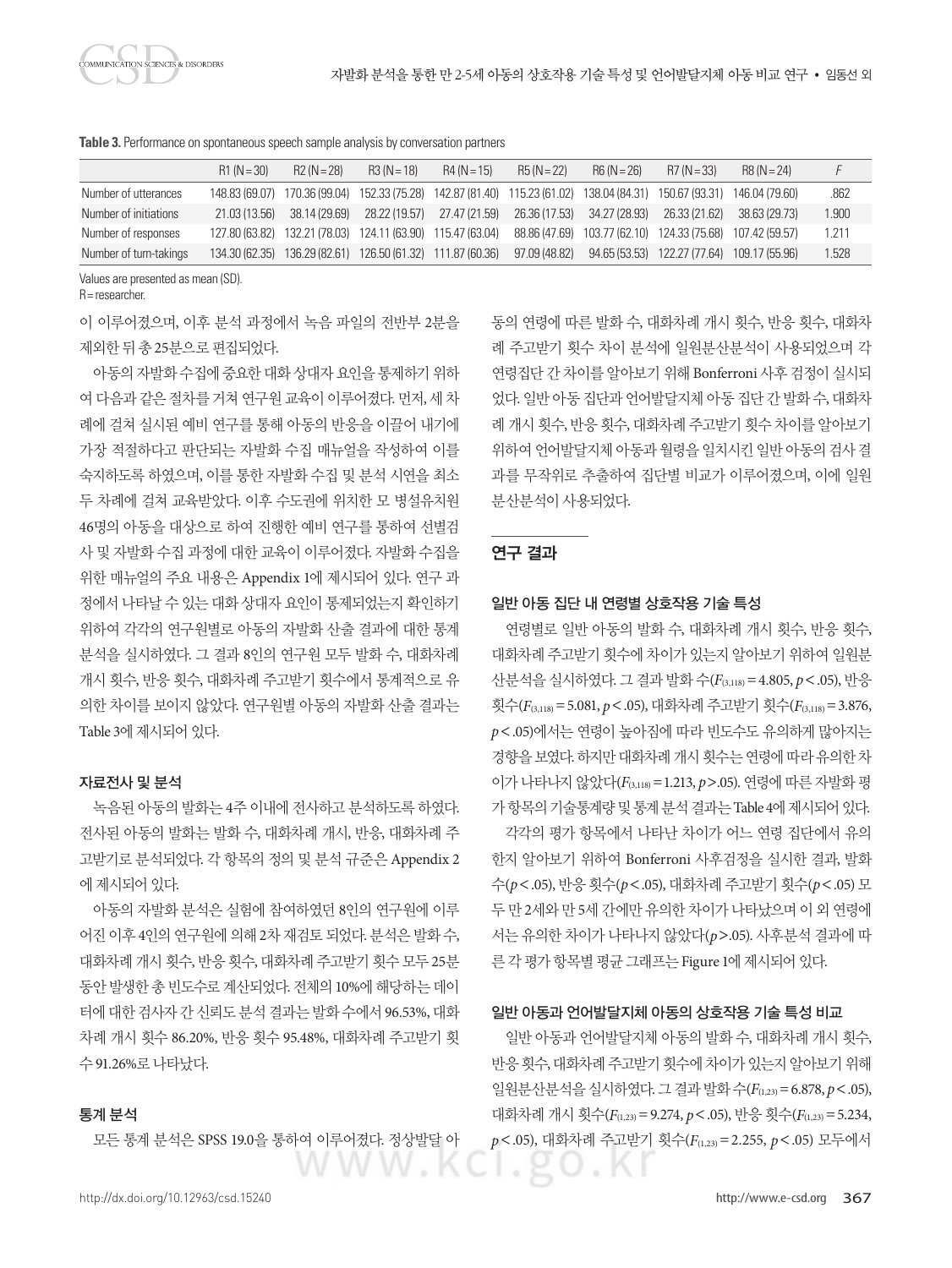

| Table 4. Descriptive statistics and statistical information on spontaneous speech sample analysis by age in TD group |  |  |
|----------------------------------------------------------------------------------------------------------------------|--|--|
|----------------------------------------------------------------------------------------------------------------------|--|--|

|                        | Age2 $(N=29)$  | Age3 $(N=30)$  | Age4 ( $N = 30$ ) | Age5 ( $N = 30$ ) |          |
|------------------------|----------------|----------------|-------------------|-------------------|----------|
| Number of utterances   | 135.21 (68.31) | 155.20 (57.55) | 179.27 (79.61)    | 200.67 (75.05)    | 4.805*   |
| Number of initiations  | 28.83 (19.26)  | 33.10 (20.26)  | 34.03 (24.10)     | 40.67 (31.14)     | 1.213    |
| Number of responses    | 106.38 (55.71) | 122.10 (48.15) | 145.23 (65.71)    | 160.00 (59.04)    | $5.081*$ |
| Number of turn-takings | 108.79 (52.86) | 125.50 (51.64) | 147.57 (63.53)    | 155.67 (65.53)    | $3.876*$ |

Values are presented as mean (SD).

TD= children with typical development.

 $*p$  < .05.





**Figure 1.** The number of utterances by age. (A) The number of utterances, (B) the number of initiations, (C) the number of responses, and (D) the number of turn-takings. \**p* < .05.

|  |                                    |  |  | Table 5. Descriptive statistics and statistical information on spontaneous |
|--|------------------------------------|--|--|----------------------------------------------------------------------------|
|  | speech sample analysis by subgroup |  |  |                                                                            |

|                        | $TD (N = 12)$  | $LD (N = 12)$ |          |
|------------------------|----------------|---------------|----------|
| Number of utterances   | 148.42 (64.25) | 72.33 (77.28) | $6.878*$ |
| Number of initiations  | 29.00 (17.42)  | 11.08 (10.58) | $9774*$  |
| Number of responses    | 119.42 (55.78) | 61.25 (68.16) | $5.234*$ |
| Number of turn-takings | 121.92 (53.95) | 64.00 (68.91) | $2.255*$ |

Values are presented as mean (SD).

TD= children with typical development; LD= children with language delay.  $*p$  < .05.

집단 간 차이가 유의한 것으로 나타났다. 집단별 자발화 평가 항목 의 기술통계량 및 통계 분석 결과는 Table 5에 제시되어 있으며, 이 에 대한 그래프는 Figure 2에 제시되어 있다.



**Figure 2.** A comparison of spontaneous speech sample analysis by subgroup.  $TD =$  children with typical development;  $LD =$  children with language delay.  $*p$  < .05.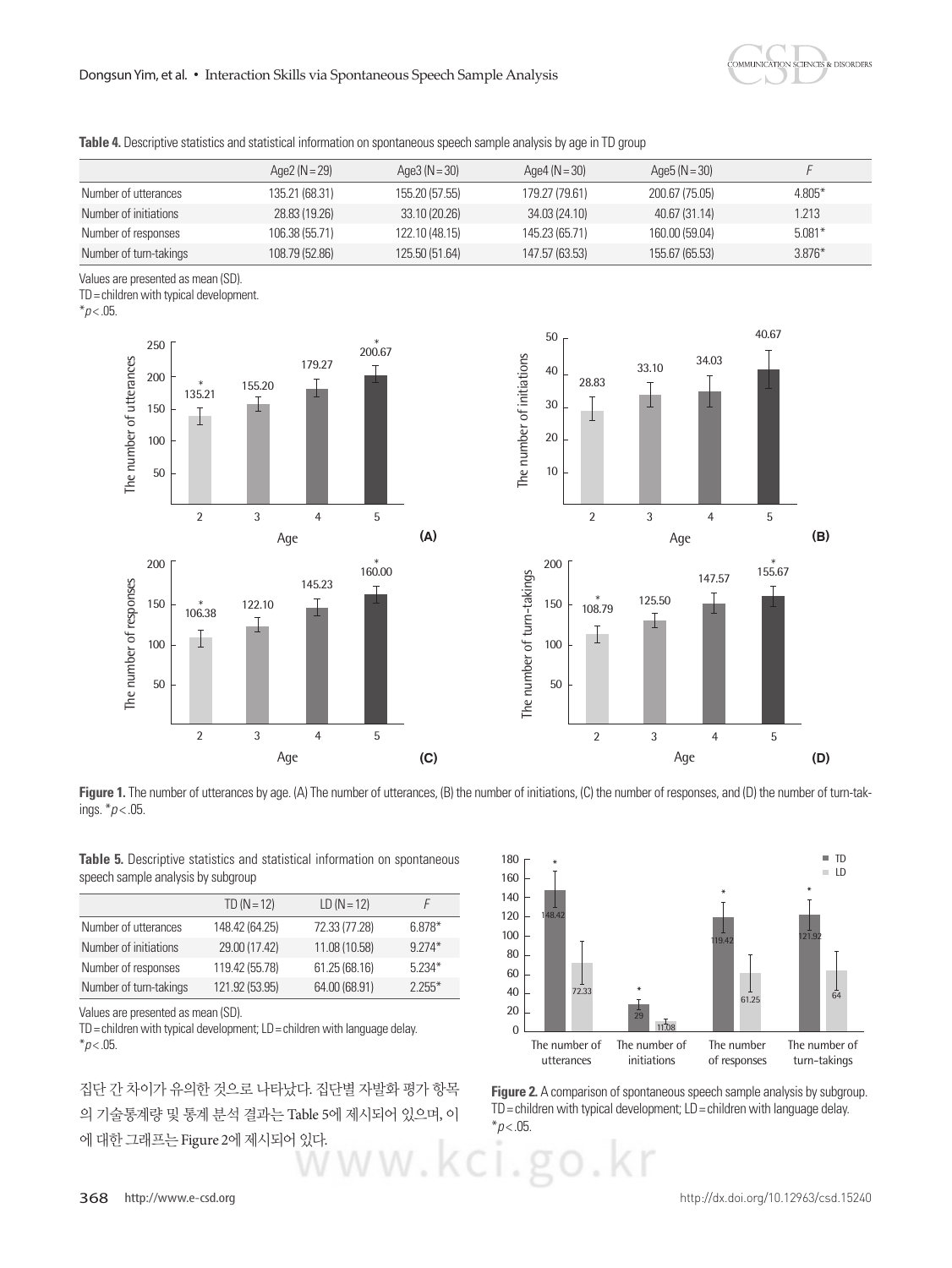## 논의 및 결론

본 연구는 자발화 분석 항목으로서의 발화 수, 대화차례 개시 횟 수, 반응 횟수, 대화차례 주고받기 횟수가 일반 아동 집단에서 연령 별로 발달하는 양상을 보이는지, 그리고 각각의 항목에서 언어발 달지체 아동과 일반 아동이 차이를 나타내는지 알아보는 것을 목 적으로하였다.

먼저, 일반 아동 집단에서 발화 수, 대화차례 개시 횟수, 반응 횟 수, 대화차례 주고받기 횟수가 연령에 따라 어떠한 변화 양상을 보 이는지 알아보기 위해 만 2-5세 아동, 총 119명에 대한 자발화 분석 을 실시하였다. 그 결과 전체 종속변수(발화 수, 대화차례 개시 횟 수, 반응 횟수, 대화차례 주고받기 횟수) 모두에서 연령이 증가함에 따라 각 항목의 수치도 정비례하는 곡선을 나타냈다. 이는 만 2-5세 일반 아동은 상호작용 기술이 전반적으로 발달하는 경향을 나타 낸다는 것을 시사한다. 하지만 대화차례 개시를 제외한 발화 수, 반 응 횟수, 대화차례 주고받기 횟수에서만 연령 간 유의한 차이가 나 타났으며, 세부적으로 이러한 차이는 만 2세 아동 집단과 만 5세 아 동 집단 간 유의한 차이에서 기인한 것으로 밝혀졌다. 이는 집단 내 에서 연령 차이가 가장 큰 만 2세와 만 5세 집단 아동들의 언어 및 상호작용 기술의 발달 격차가 가장 크게 나타나기 때문에 이러한 영향으로수행력의차이또한유의하게나타난것으로분석된다.

본 연구의 정상발달 아동 연령별 비교에서 총 네 개의 종속변수 (발화 수, 대화차례 개시 횟수, 반응 횟수, 대화차례 주고받기 횟수) 중, 대화차례 개시 횟수에서만 유의한 차이가 나타나지 않았다. 선 행연구인 Brinton과 Fujiki (1984)에서는 대화 주제 개시 빈도는 아 동이 성장함에 따라 현저하게 줄어든다고 밝혔다. 연령이 높아질 수록 주제 개시 빈도는 줄어드는 경향이 있지만 이에 반해 주제를 유지하는 비율은 높아짐으로써 한 가지 주제로 더 많은 대화를 주 고받기 때문에 상대적으로 주제 개시는 연령이 높아질수록 점차 줄어든다는 것이다. 본 연구에서의 대화차례 개시 횟수가 새로운 주제를 통하여 대화를 시작한 경우를 포함하므로 선행 연구의 주 제 개시 능력과 유사한 것으로 본다면, 본 연구의 대상 연령인 만 2-5세 일반 아동 집단에서 대화 개시 능력은 선행 연구 결과와 같 이 유의한 차이를 나타내지 않았다. 하지만 선행 연구에서는 연령 이 만 5세에서 만 9세로 높아짐에도 불구하고 대화차례 개시 횟수 가 거의 유지되는 경향을 보였다면 본 연구에서는 연령이 높아질 수록 점차 대화차례 개시 횟수가 증가하는 경향을 보였다. 이는 본 연구의 대상 연령 아동 집단이 다양한 주제로 대화를 개시하는 능 력이 발달해 가는 시기에 있으나 상대적으로 높은 연령의 아동에 비해 한 가지 주제를 오랫동안 유지하여 대화를 유지하기에 언어·

인지적으로 발달이 미숙하기 때문에 이러한 만 2-5세 아동의 특성 을반영한것으로보인다.

자발화 분석 결과에 따른 연령별 차이는 다수의 선행연구를 통 하여 보고되어 왔다. 하지만 대다수의 연구는 주로 구문 및 어휘 측 면에 초점을 맞추어 진행되어 왔으며 발화 수, 대화차례 개시 횟수, 반응 횟수 등 상호작용 기술에 초점을 둔 연구는 소수에 그쳐있는 실정이다. 상호작용 기술 측면에서의 대화차례 주고받기에 대한 연 구는 국내외에서 계속되고 있으나(Adams & Bishop, 1989; Craig & Evans, 1989; Lee & Kim, 2001; Lee & Lee, 2013; Heo & Lee, 2012) 이 또한 대부분이 소수의 언어발달지체 아동과 일반 아동의 차이에 초점을 맞추어 이루어져 왔다. 본 연구는 일반 아동 총 119명의 자 발화 샘플을 대상으로 하여 총 발화 수, 대화차례 개시 횟수, 반응 횟수, 대화차례 주고받기 횟수의 연령별 차이를 다루었다는 점에서 일반 아동의 상호작용 기술상의 특성에 대한 이해를 더하였다는 점에그의의를둘수있다.

다음으로 일반 아동 집단과 언어발달지체 아동 집단의 발화 수, 대화차례 개시 횟수, 반응 횟수, 대화차례 주고받기 횟수에 대한 차 이를 알아보기 위해 일반 아동 집단에서 연령을 일치시켜 무작위로 선택된 12명의 자발화 분석 결과와 선별검사 기준에 따라 언어발달 지연으로 판단된 12명의 자발화 분석 결과, 총 24명의 자발화 분석 결과를비교하였다. 그결과발화수, 대화차례개시횟수, 반응횟수, 대화차례주고받기횟수에서집단간유의한차이가나타났다.

이미 다수의 선행 연구에서는 언어발달지체 아동과 일반 아동이 발화 길이 및 어휘다양도 등 어휘·구문적 측면에 중점을 두고 집단 간 유의한 차이를 보인다는 것을 밝혀왔다(Grinstead et al., 2013; Hewitta et al., 2005; Johnston, 2001; Klee, 1992; Klee et al., 2004; Lee & Kim, 1999; Redmond, 2004). 이와 더불어 본 연구 결과를 토 대로 상호작용 기술 측면에 대한 자발화 분석 또한, 단순언어장애 아동과 일반 아동을 선별해 낼 수 있다고 보고한 선행 연구 결과 (Craig & Washington, 1993; Fujiki & Brinton, 1987)와 같이, 일반 아동과 언어발달지체 아동의 차이를 보여줄 수 있는 것으로 나타 났다. 한편, 표현 언어발달지체 아동의 대화차례 및 대화 개시 능력 에 대해 연구하였던 선행 연구에서는 표현 언어발달지체 아동과 일 반 아동 간에 유의한 차이가 없음이 보고되었다(Lee & Lee, 2013). Lee & Lee (2013)의 연구는 본 연구의 대상자보다 나이가 어린 18-36 개월 영유아를 대상으로 하였기 때문에 분석 대상에 구어는 물론 비구어 의사소통 행동도 포함하여 이러한 차이가 두 연구 결과의 차이를 유발한 것으로 보인다. 그러나 Lee & Lee (2103)의 연구 결 과에서 구어 의사소통 행동만을 보았을 때에는 본 연구의 결과와 마찬가지로 대화 개시 능력이나 대화를 적절하게 유지하는 능력 모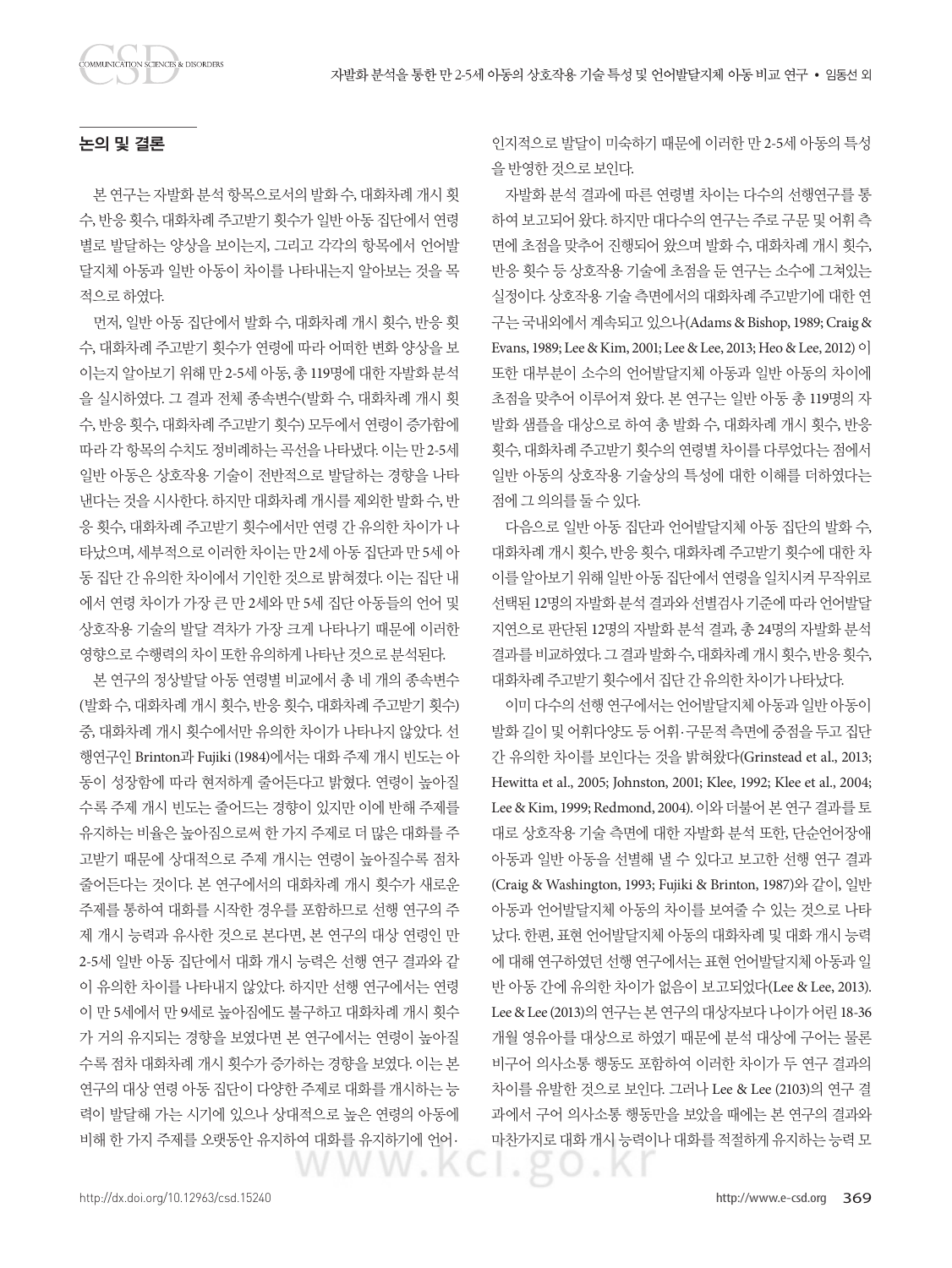

두 생활연령이 같은 또래에 비해서는 유의하게 낮았다. 반응 횟수 의 경우, 언어발달지체 아동의 언어적 반응성과 적절한 반응 정도 가 일반 아동 집단과 달리 단순언어장애 아동 집단에게서 저하된 것으로 나타났다는 선행 연구의 결과와 일치하는 것으로 나타났다 (Bishop et al., 2000).

언어발달지체 아동은 중재를 통하여 의미·구문적 능력을 또래 수준으로 향상시킨 이후에도 상호작용 기술의 사용이 적절하게 이 루어지지 못함으로 인해 관계 형성 및 학업 성취에서 어려움을 겪 을 수 있다(Owens, 2004). 따라서 상호작용 기술 측면에서의 발화 수, 대화차례 개시, 반응, 대화차례 주고받기 능력을 고려하여 이를 언어 중재의 진단 및 평가 과정에 반영해야 한다. 때문에 임상에서 는 아동이 가진 상호작용 기술 측면에 초점을 맞추어 이에 대한 개 별 및 집단 중재가 실시되지만 실제적인 아동의 현행 수준을 판단 하거나 상호작용 기술의 중재 효과성에 대해 수치화하여 객관적인 자료로 나타내는 것이 어려운 상황이다. 따라서 본 연구의 결과는 임상에서 아동의 상호작용 기술 능력의 판단하고 이를 중재 과정 에 반영하여 아동의 상호작용 기술 증진을 돕기 위한 기초 자료로 서사용될수있을것이다.

본 연구의 제한점 및 제언은 다음과 같다. 먼저, 아동의 자발화 샘플 수집이 주 양육자와 같은 친숙한 대화 상대자를 통해 이루어 진 것이 아니라 낯선 검사자를 통해 이루어졌기 때문에 실제 아동 의 언어 능력에 비해 낮은 결과를 나타냈을 가능성이 있다. 또한, 상 호작용 기술에 대한 연령별 비교에서 만 2세와 만 5세 아동 집단에 서는 유의한 차이가 나타났으나 이외 집단에서는 차이가 유의하지 않은 것으로 나타났기 때문에 상호작용 기술 내에서 아동의 발달 곡선을 더 명확하게 보여줄 수 있는 종속변수에 대한 후속 연구가 필요할 것이다. 이와 더불어 본 연구에서 사용된 종속변수인 대화 차례 개시와 반응 횟수에 더하여 적절한 대화차례 개시 혹은 적절 한 반응에 대해 구체적으로 살펴봄으로써 담화 관리 측면에서 아 동의상호작용기술에대해면밀하게파악할필요가있을것이다.

## **REFERENCES**

- Adams, C., & Bishop, D. V. (1989). Conversational characteristics of children with semantic-pragmatic disorder. I: exchange structure, turntaking, repairs and cohesion. *British Journal of Disorders of Communication, 24*, 211-239.
- Bishop, D. V. M., Chan, J., Adams, C., Hartley, J., & Weir, F. (2000). Conversational responsiveness in specific language impairment: evidence of disproportionate pragmatic difficulties in a subset of children. *Development and*

*Psychopathology, 12,* 177-199.

- Blau, A. F. (1984). Planning goals for intervention: language testing or language sampling? *Exceptional Children, 51*, 78-79.
- Brinton, B., & Fujiki, M. (1984). Development of topic manipulation skills in discourse. *Journal of Speech, Language, and Hearing Research, 27*, 350-358.
- Brown, R. (1973). *A first language: the early stages.* Cambridge, MA: Harvard University Press.
- Cho, M. R., & Lee, Y. (2010). Communicative behaviors of toddlers with or without language delay. *Korean Journal of Early Childhood Special Education, 10,* 31-46.
- Conti-Ramsden, G., & Botting, N. (2004). Social difficulties and victimization in children with SLI at 11 years of age. *Journal of Speech, Language, and Hearing Research, 47,* 145-161.
- Craig, H. K., & Evans, J. L. (1989). Turn exchange characteristics of SLI children's simultaneous and nonsimultaneous speech. *Journal of Speech and Hearing Disorders, 54,* 334-347.
- Craig, H. K., & Washington, J. A. (1993). Access behaviors of children with specific language impairment. *Journal of Speech, Language, and Hearing Research, 36,* 322-337.
- Dore, J. (1978). Conditions for the acquisition of speech acts. In I. Markova (Ed.), *The social context of language* (pp. 87-111). Chichester: Wiley.
- Dunn, M., Flax, J., Sliwinski, M., & Aram, D. (1996). The use of spontaneous language measures as criteria for identifying children with specific language impairment: an attempt to reconcile clinical and research incongruence. *Journal of Speech, Language, and Hearing Research, 39,* 643-654.
- Evans, J. L., & Craig, H. K. (1992). Language sample collection and analysis: interview compared to freeplay assessment contexts. *Journal of Speech, Language, and Hearing Research, 35*, 343-353.
- Fey, M. E. (1986). *Language intervention with young children.* San Diego, CA: College-Hill Press.
- Fujiki, M., & Brinton, B. (1987). Elicited imitation revisited: a comparison with spontaneous language production. *Language, Speech, and Hearing Services in Schools, 18*, 301-311.
- Grinstead, J., Baron, A., Vega-Mendoza, M., De la Mora, J., Cantú-Sánchez, M., & Flores, B. (2013). Tense marking and spontaneous speech measures in Spanish specific language impairment: a discriminant function analysis. *Journal of Speech, Language, and Hearing Research, 56,* 352-363.
- Hegde, M. N. (1995). *Introduction to communicative disorders* (2nd ed.). Austin, TX: Pro-Ed.
- Heo, H. S., & Lee, Y. (2012). Conversational turn-taking and topic manipula-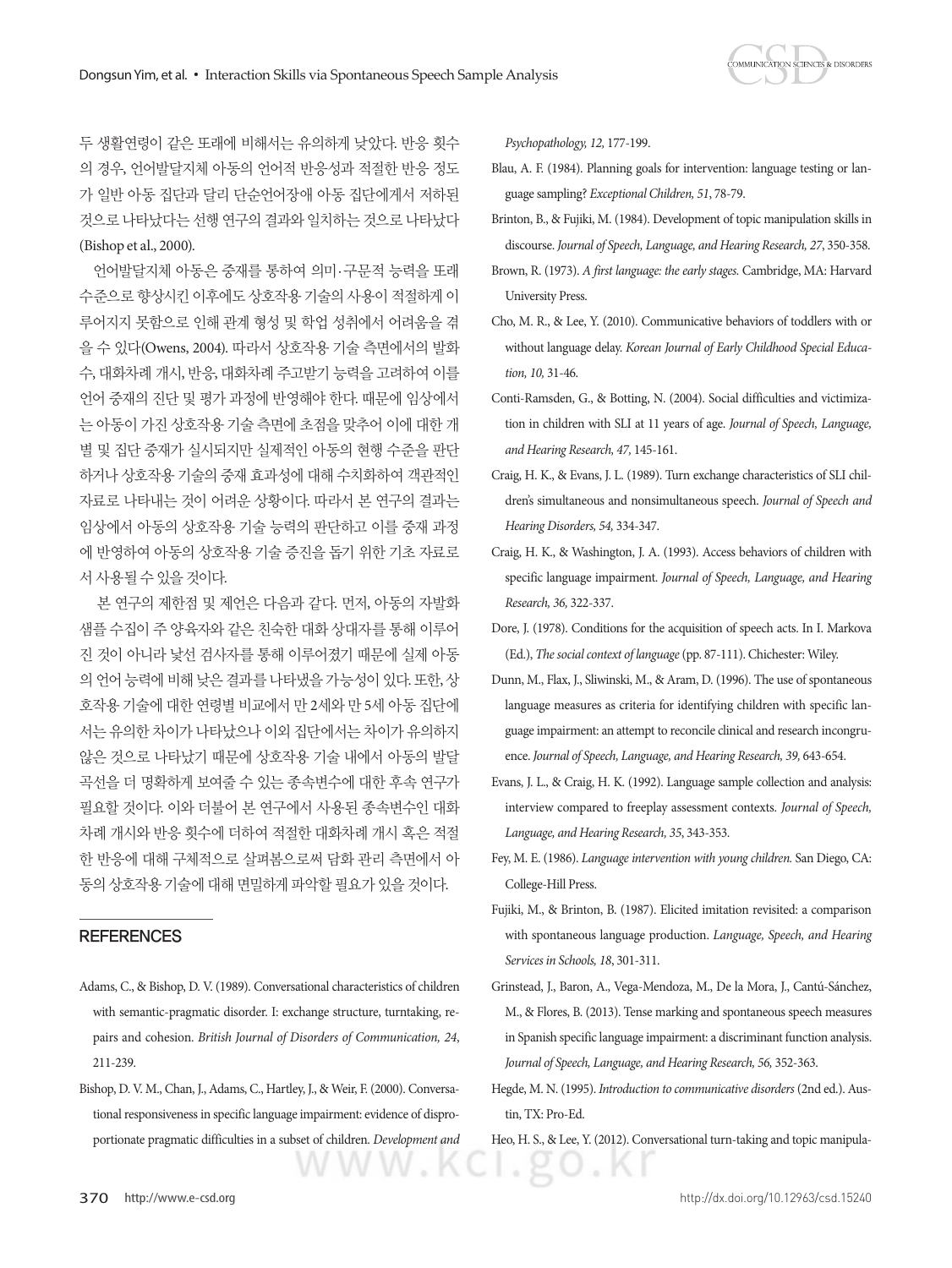MMUNICATION SCIENCES & DISORDERS

tion skills in conversations of school-age low-achievers in language learning. *Korean Journal of Communication Disorders, 17,* 66-78.

- Hewitt, L. E., Hammer, C. S., Yont, K. M., & Tomblin, J. B. (2005). Language sampling for kindergarten children with and without SLI: mean length of utterance, IPSYN, and NDW. *Journal of Communication Disorders, 38,* 197-213.
- Hong, K. H., & Kim, Y. T. (2001). A longitudinal study of the acquisition of communicative intentions. *Korean Journal of Communication Disorders, 6,* 17-39.
- Johnston, J. R. (2001). An alternate MLU calculation: magnitude and variability of effects. *Journal of Speech, Language, and Hearing Research, 44*, 156-164.
- Jung, B. J. (2013). The relationship of sample sizes and mean length of utterances for typically developing children aged 2 to 4 years. *Journal of the Korean Association for Persons with Autism, 13,* 39-51.
- Jung, Y. H., & Yoon, M. S. (2013). Mean length of utterance for typically developing children of 2 to 4 years. *Korean Journal of Early Childhood Special Education, 13,* 55-73.
- Kim, Y. T. (1997). Foundation of length of utterance in 2 to 4 year-old children. *Korean Journal of Communication Disorders, 2,* 5-25.
- Kim, Y. T. (2002). *Assessment and treatment of language disorders in children.* Seoul: Hakjisa.
- Kim, Y. T., Hong, G. H., & Kim, K. H. (2009). Content and reliability analyses of the Receptive and Expressive Vocabulary Test (REVT). *Korean Journal of Communication Disorders, 14*, 34-45.
- Klee, T. (1992). Developmental and diagnostic characteristics of quantitative measures of children's language production. *Topics in Language Disorders, 12*, 28-41.
- Klee, T., & Fitzgerald, M. D. (1985). The relation between grammatical development and mean length of utterance in morphemes. *Journal of Child Language, 12*, 251-269.
- Klee, T., Stokes, S. F., Wong, A. M. Y., Fletcher, P., & Gavin, W. J. (2004). Utterance length and lexical diversity in Cantonese-speaking children with and without specific language impairment. *Journal of Speech, Language, and Hearing Research, 47*, 1396-1410.
- Lee, H. J., & Kim, Y. T. (1999). Measures of utterance length of normal and language-delayed children. *Korean Journal of Communication Disorders, 4,* 153-166.
- Lee, H. J., & Kim, Y. T. (2001). Turn-taking characteristics of Specific lan-

www.kci.go.kr

guage impairment and normal children. *Korean Journal of Communication Disorders, 6,* 293-312.

- Lee, H. R. (2010). Development of sentence structures in Korean children age of 3-6 years. *Journal of Speech & Hearing Disorders, 19*, 179-192.
- Lee, Y., & Lee, H. J. (2013). Conversational turn-taking of toddlers with language delay. *Special Education Research, 12*, 357-377.
- Liiva, C. A., & Cleave, P. L. (2005). Roles of initiation and responsiveness in access and participation for children with specific language impairment. *Journal of Speech, Language, and Hearing Research, 48*, 868-883.
- Limber, J. (1976). Unravelling competence, performance and pragmatics in the speech of young children. *Journal of Child Language, 3*, 309-318.
- Miller, J. F. (1991). Quantifying productive language disorders. In *Research on child language disorders: a decade of progress* (pp. 211-220). Austin, TX: Pro-Ed.
- Miller, J. F., & Chapman, R. S. (1981). The relation between age and mean length of utterance in morphemes. *Journal of Speech, Language, and Hearing Research, 24,* 154-161.
- Owens, R. E. (2004). *Language disorders: a functional approach to assessment and intervention* (4th ed.). Boston, MA: Allyn and Bacon.
- Paul, R., Hernandez, R., Taylor, L., & Johnson, K. (1996). Narrative development in late talkers: early school age. *Journal of Speech, Language, and Hearing Research, 39*, 1295-1303.
- Pence, K. L., & Justice, L. M. (2008). *Language development from theory to practice*. Upper Saddle River, NJ: Prentice Hall.
- Pennington, L. (2009). Effects of it takes two to talk—the Hanen Program for parents of preschool children with cerebral palsy: findings from an exploratory study. *Journal of Speech, Language, and Hearing Research, 52*, 1121- 1138.
- Price, L. H., Hendricks, S., & Cook, C. (2010). Incorporating computer-aided language sample analysis into clinical practice. *Language, Speech, and Hearing Services in Schools, 41*, 206-222.
- Redmond, S. M. (2004). Conversational profiles of children with ADHD, SLI and typical development. *Clinical Linguistics & Phonetics, 18,* 107-125.
- Rescorla, L., Bascome, A., Lampard, J., & Feeny, N. (2001). Conversational patterns in late talkers at age 3. *Applied Psycholinguistics, 22*, 235-251.
- Rice, M. L., Smolik, F., Perpich, D., Thompson, T., Rytting, N., & Blossom, M. (2010). Mean length of utterance levels in 6-month intervals for children 3 to 9 years with and without language impairments. *Journal of Speech, Language, and Hearing Research, 53*, 333-349.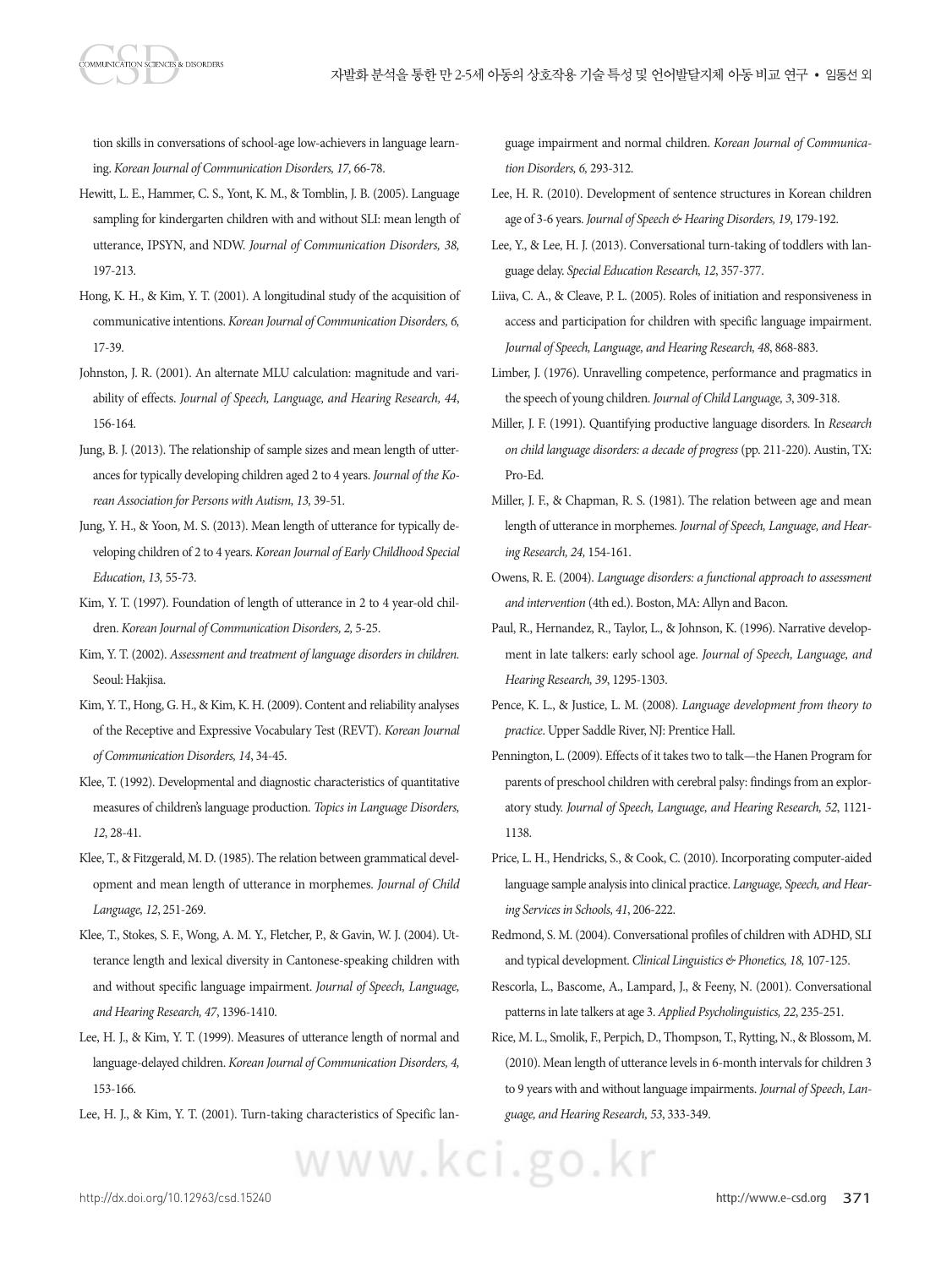**COMMUNICATION SCIENCES & DISORDERS** 

**Appendix 1.** Manual for speech sample collection

| *각 놀이에서 아동이 보이는 비구어적 반응에는 구어적으로 모델링해 준다.<br>* 아동과의 놀이 과정에서 아동의 발화를 직접적으로 이끌어 내는 질문을 하지 않는다.<br>(반응이 없을 경우 정해진 형태의 질문으로만 발화 유도)<br>* 매뉴엌에 정해 놓은 질문은 아동이 발화 없이 놀이에 임하거나 놀이를 잘 주도해 나가지 못할 경우에만 제시하다.                                                                                                                                                                                                                                                                                                                                                                                                                                                                                                                               |  |
|---------------------------------------------------------------------------------------------------------------------------------------------------------------------------------------------------------------------------------------------------------------------------------------------------------------------------------------------------------------------------------------------------------------------------------------------------------------------------------------------------------------------------------------------------------------------------------------------------------------------------------------------------------------------------------------------------------------------------------|--|
| ㆍ 블록놀이<br>기찻길과 기차, 동물원 장난감을 세팅해 놓은 후, 아동에게 <b>"지금부터 우리 뭐 하고 놀까?"</b> 하고 물어본다. 아동이 대답할 경우 아동의 주도에 따른다. 아동이 주도<br>하지 못하는 경우 기차놀이를 할 수 있도록 유도하다.<br>아동이 발화를 시작하지 못하는 경우 <b>"기차 타고 어디 갈 거야?"</b> 로 시작하다. 반응이 없을 경우 <b>"동물원에 갈까?"</b> 라고 하여 놀이를 시작하다. 아동이 기차를 가지고<br>동물원을 다니면 연구원은 동물의 역할을 하면서 아동의 발화를 이끌어낸다(예. "안녕. 난 기린이야. 넌 누구니?". "왜 여기에 왔어?". "이제 어디에 갈 거야?").                                                                                                                                                                                                                                                                                                                                                                  |  |
| • 의사놀이<br>역할을 정하다. 아동이 스스로 정하지 못하는 경우 연구원은 의사. 아동은 화자로 시작.<br>연구원이 의사 역할을 맡을 경우, <b>"어디가 아파서 오셨어요?"</b> 하고 물어본 뒤 반응을 유도하다. 반응이 없을 경우 청진기를 대 주고 다시 하 번 증상에 대해 이야기<br>해 준다.<br><b>"그 다음엔 어떻게 하지?"</b> 말하며 의사가 다음 할 행동에 대해 아동이 주도하도록 하다. 아동의 반응이 없을 경우 주사를 놓으며 <b>"어디에 놓아 드릴까요?"</b> 로 아동의<br>.반응을 이끌어 낸다. <b>"다 나으셨어요?"</b> 라고 질문하여 다 나았을 경우 밴드를 붙여 주고 마무리, 다 낫지 않았다고 할 경우 <b>"그 다음엔 어떻게 하지?"</b> 부터 다시 반복<br>한다. 아동의 반응이 없을 경우. 치료 순서는 청진기 → 주사 → 약 → 밴드 순서로 동일하게 진행된다.<br>연구원이 환자 역할을 맡을 경우, " <b>아, 배가 아파요"</b> 라고 말한다. 아동의 반응이 없을 경우, " <b>선생님, 저 어떻게 해요?"</b> 하고 물어본다. 아동이 진찰을 하면서 말할 경<br>우, 아동의 주도에 따른다. 아동이 진찰을 하면서 말하지 않을 경우, " <b>선생님 저 많이 아픈가요?"</b> 하고 물어본다. 아동이 장난감을 만지거나 사용하는 경우 " <b>이걸로</b><br>뭐 하는 거예요?" 하고 묻는다. |  |
| ㆍ 소꿉놀이<br>아동이 역할을 주면 역할에 따른다. 아동이 역할을 정하지 않고 시작할 경우, <b>"지금부터 우리 뭐 할 거야?"</b> 한 뒤 아동의 주도에 따른다. 놀이 진행은 <b>"그 다음엔 뭐</b><br><b>할 거야?"</b> 라는 질문으로 이어나가다. 아동이 놀이 상황에서 대화를 주도해 나갈 경우 부가적인 질문을 하지 않고 아동의 대화에 응하지만, 아동이 대화를 주도하지<br>못할 경우 상황에 대한 질문을 던진다(예, 아동이 요리를 할 경우에, "지금 뭐 만들고 있어?", "그건 어떻게 만드는 거야?" 아동이 음식을 먹을 경우에, "이게 뭐야?",<br>"어떻게 먹는 거야?" 등).                                                                                                                                                                                                                                                                                                                                                                              |  |

#### **Appendix 2.** Definitions for each part of spontaneous sample analysis

| 평가 항목      | 정의 밓 규준                                                                                                                                                                                                                                                    |
|------------|------------------------------------------------------------------------------------------------------------------------------------------------------------------------------------------------------------------------------------------------------------|
| 발화 수       | Lee와 Kim (2001)에서 제시된 '말차례에서의 발화 구분 원칙'을 기초로 하여 발화를 구분하였다. 따라서 한 문장을 한 발화로 보았으며,<br>약 5초 가량의 시간이 경과하거나 두드러진 운율의 변화, 주제의 변화가 있을 때 발화의 수를 나누었다.                                                                                                              |
| 대화차례 개시 횟수 | Lee와 Lee (2013)에서 언급된 대화차례 개시의 정의에 따라 대화차례 개시를 (1) 아동이 새로운 주제로 처음 대화를 시작하는 경우,<br>혹은 (2) 3초 이상의 대화 중단이 발생한 이후에 아동이 먼저 대화차례를 시작하는 경우로 보았다.                                                                                                                  |
| 반응 횟수      | Pennington (2009)에서 기술된 바에 기초하여, 개시에 의해 예측되거나 답변되며, 뒤에 또 다른 반응이 있을 것이라고 예측되지 않는 반응<br>(response)과, 대화 개시가 나타나면 그에 답변하는 것으로서 나타나는 것이며 이에 또 뒤따르는 반응을 요구하게 되는 반응 개시(response<br>initiation)로 나눠진다. 본 논문에서는 앞서 설명된 반응과 반응 개시 모두를 대화차례 개시와 반대되는 '반응'의 개념으로 보았다. |
|            | 대화차례 주고받기 횟수 두 명의 발화 상대자가 대화를 이어가는 것을 의미하며 본 논문에서의 대화차례 주고받기는 Lee와 Lee (2013)의 정의에 기초하여, 개별 발화<br>가 맥락에 맞게 개시 또는 반응하는 경우 그리고 해당되는 발화의 앞뒤에 의미적으로 연결되는 상대방의 발화가 이어질 경우 적절하 대화<br>차례로 보았다.                                                                    |

372 http://www.e-csd.org http://dx.doi.org/10.12963/csd.15240